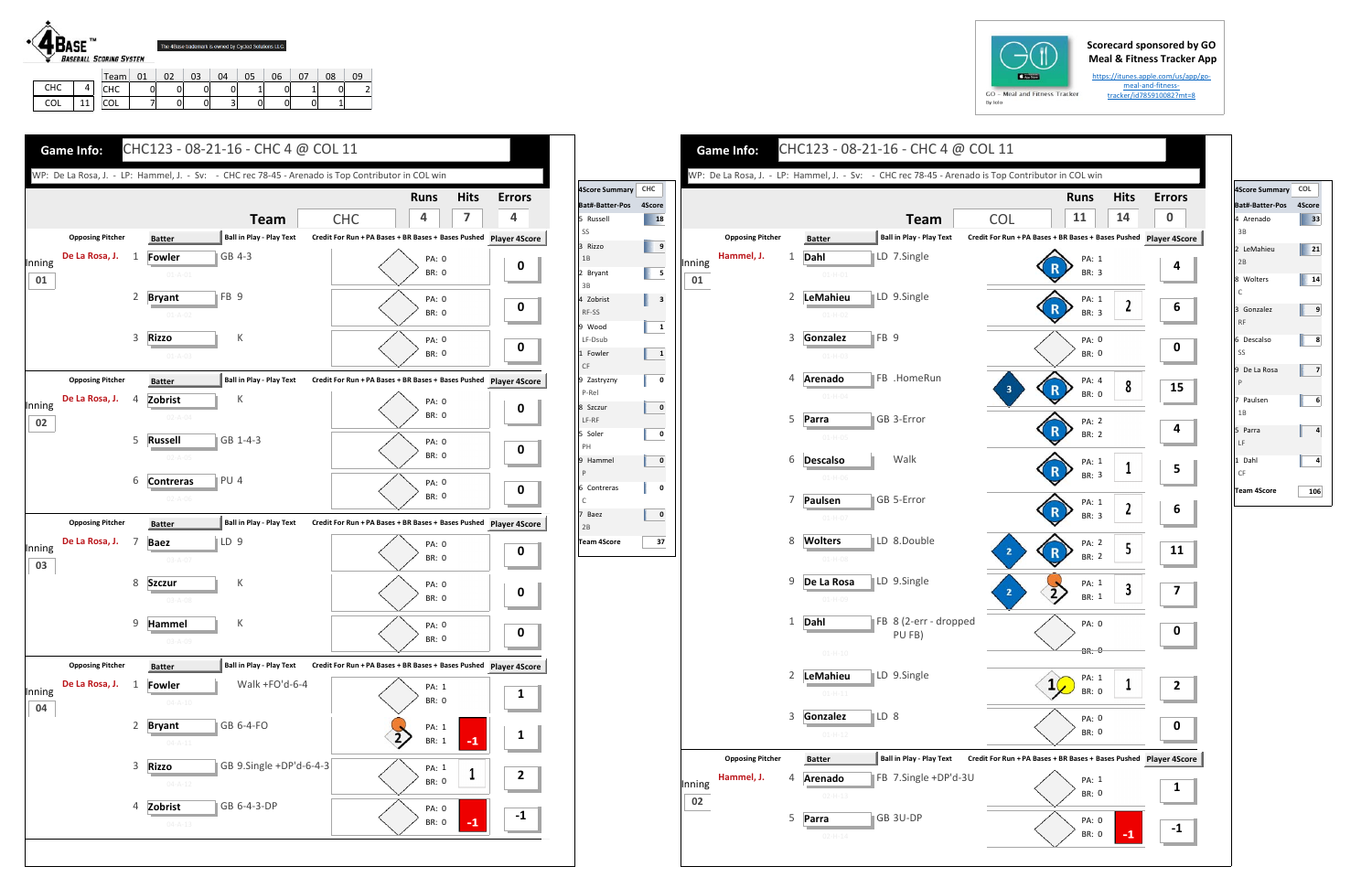## **Scorecard sponsored by GO Meal & Fitness Tracker App**

https://itunes.apple.com/us/app/go‐ meal‐and‐fitness‐ tracker/id785910082?mt=8



L | 11

COL 7 0 0 3 0 0 0 1

| <b>Opposing Pitcher</b>        |   | <b>Batter</b>                   | Ball in Play - Play Text        | Credit For Run + PA Bases + BR Bases + Bases Pushed Player 4Score          |                      |
|--------------------------------|---|---------------------------------|---------------------------------|----------------------------------------------------------------------------|----------------------|
| De La Rosa, J.<br>Inning<br>05 | 5 | <b>Russell</b><br>$05 - A - 14$ | FB .HomeRun LF                  | PA: 4<br>4<br>1<br><b>BR: 0</b>                                            | 9                    |
|                                | 6 | <b>Contreras</b>                | К                               | PA: 0                                                                      |                      |
|                                |   | $05 - A - 15$                   |                                 | <b>BR: 0</b>                                                               | 0                    |
|                                | 7 | <b>Baez</b>                     | FB <sub>7</sub>                 | <b>PA: 0</b>                                                               | 0                    |
|                                |   | $05 - A - 16$                   |                                 | <b>BR: 0</b>                                                               |                      |
|                                | 8 | <b>Szczur</b>                   | GB 6-3                          | PA: 0                                                                      | 0                    |
|                                |   | $05 - A - 17$                   |                                 | <b>BR: 0</b>                                                               |                      |
| <b>Opposing Pitcher</b>        |   | <b>Batter</b>                   | <b>Ball in Play - Play Text</b> | Credit For Run + PA Bases + BR Bases + Bases Pushed                        | <b>Player 4Score</b> |
| De La Rosa, J.<br>Inning<br>06 | 9 | Zastryzny<br>$06 - A - 18$      | GB 5-3                          | PA: 0<br><b>BR: 0</b>                                                      | 0                    |
|                                | 1 | Fowler                          | GB 6-3                          | PA: 0                                                                      |                      |
|                                |   | $06 - A - 19$                   |                                 | <b>BR: 0</b>                                                               | 0                    |
|                                | 2 | <b>Bryant</b>                   | GB 6-3                          | PA: 0                                                                      | 0                    |
|                                |   | $06 - A - 20$                   |                                 | <b>BR: 0</b>                                                               |                      |
| <b>Opposing Pitcher</b>        |   | <b>Batter</b>                   | Ball in Play - Play Text        | Credit For Run + PA Bases + BR Bases + Bases Pushed Player 4Score          |                      |
| De La Rosa, J.<br>Inning       | 3 | <b>Rizzo</b><br>$07 - A - 21$   | GB <sub>3U</sub>                | PA: 0<br><b>BR: 0</b>                                                      | 0                    |
| 07                             | 4 | Zobrist                         | К                               |                                                                            |                      |
|                                |   | $07 - A - 22$                   |                                 | PA: 0<br><b>BR: 0</b>                                                      | 0                    |
|                                | 5 | <b>Russell</b>                  | FB .HomeRun LF                  | PA: 4<br>4<br>$\mathbf{1}$<br>$\mathsf R$                                  | 9                    |
|                                |   | $07 - A - 23$                   |                                 | <b>BR: 0</b>                                                               |                      |
|                                | 6 | <b>Contreras</b>                | GB 1-3                          | PA: 0                                                                      | 0                    |
| <b>Opposing Pitcher</b>        |   |                                 | <b>Ball in Play - Play Text</b> | <b>BR: 0</b>                                                               |                      |
| De La Rosa, J.                 | 7 | <b>Batter</b><br><b>Baez</b>    | FB <sub>9</sub>                 | Credit For Run + PA Bases + BR Bases + Bases Pushed Player 4Score<br>PA: 0 |                      |
| 08                             |   | $08 - A - 25$                   |                                 | <b>BR: 0</b>                                                               | 0                    |
|                                | 8 | <b>Szczur</b>                   | GB 6-3                          | PA: 0                                                                      |                      |
|                                |   | $08 - A - 26$                   |                                 | <b>BR: 0</b>                                                               | 0                    |
|                                | 9 | Wood<br>$08 - A - 27$           | LD 7.Single                     | PA: 1<br>$\mathbf{1}$<br>BR: 0                                             | 1                    |
| Inning                         | 1 | <b>Fowler</b>                   | GB 4-3                          | PA: 0                                                                      | 0                    |